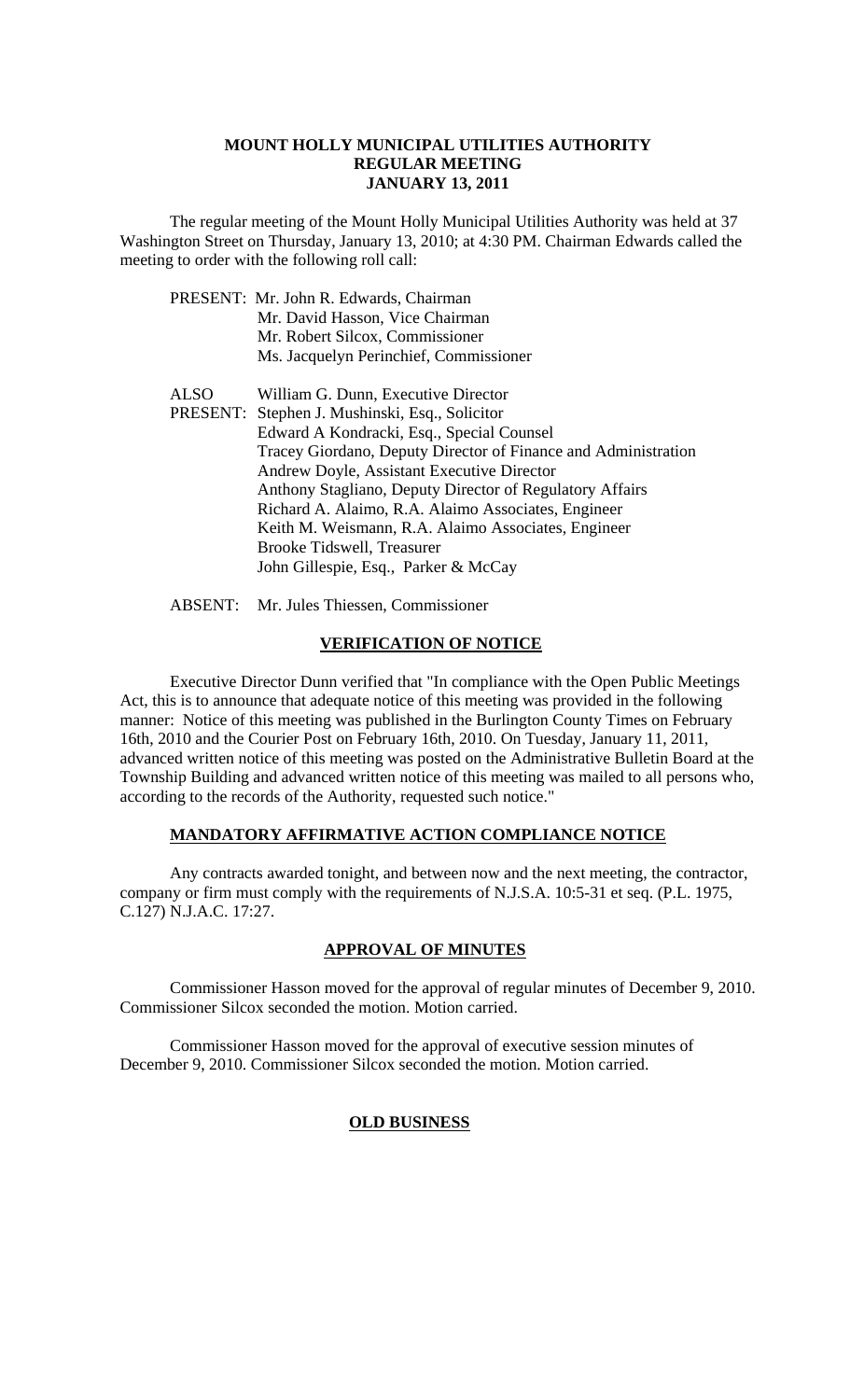#### **NEW BUSINESS**

#### **RESOLUTION 2011-01**

## **A RESOLUTION OF THE MOUNT HOLLY MUNICIPAL UTILITIES AUTHORITY AUTHORIZING CHANGE ORDER NO. 13 TO CONTRACT 2006-1 FOR THE MAPLE AVENUE AND RANCOCAS ROAD, WWTP**

Authority Engineer Alaimo explained this resolution is for manhole repairs. He stated that work was taken from one contractor, T & T Commonwealth, and given to another; Allan A. Myers.

 Commissioner Hasson moved for the approval of Resolution 2011-01. Commissioner Silcox seconded the motion. At the call of the roll, the vote was:

AYES: Commissioner Perinchief, Commissioner Hasson, Commissioner Silcox, Chairman Edwards

NAYS: None

## **RESOLUTION 2011-02**

### **A RESOLUTION OF THE MOUNT HOLLY MUNICIPAL UTILITIES AUTHORITY AUTHORIZING CHANGE ORDER NO. 14 TO CONTRACT 2006-1 FOR THE MAPLE AVENUE AND RANCOCAS ROAD, WWTP**

 Executive Director Dunn explained the contract changes involve furnishing network cable for valve and gate control, power and instrumentation wiring and influent box, reset buttons on MCM, and additional wiring for turbo blowers. Authority Engineer Alaimo added part of this change order is a request by the owner and part of it is a result of a mistake by AE COM.

 Commissioner Silcox inquired about the status of AE COM. Solicitor Mushinski reported that there have been a number of discussions with AE COM with respect to their status. He stated that he is hoping to provide the Board with a more definitive report at the February or March 2011 board meeting. Solicitor Mushinski went on to say that AE COM is no longer working on the job and the Authority has taken the position that AE COM is not entitled to any more payments. The work that AE COM was supposed to be doing at this point is now being completed by R.A. Alaimo Associates. Solicitor Mushinski stated the Authority still owes AE COM money, however, the Authority has no intention of paying any more toward their contract.

 Commissioner Silcox moved for the approval of Resolution 2011-02. Commissioner Hasson seconded the motion. At the call of the roll, the vote was:

AYES: Commissioner Perinchief, Commissioner Hasson, Commissioner Silcox, Chairman Edwards

NAYS: None

#### **RESOLUTION 2011-03**

#### **A RESOLUTION APPROVING THE OPERATING EXPENSES FOR THE MONTH OF DECEMBER 2010**

Commissioner Silcox moved for the approval of Resolution 2011-03. Commissioner Hasson seconded the motion. At the call of the roll, the vote was:

AYES: Commissioner Perinchief, Commissioner Hasson, Commissioner Silcox, Chairman Edwards

NAYS: None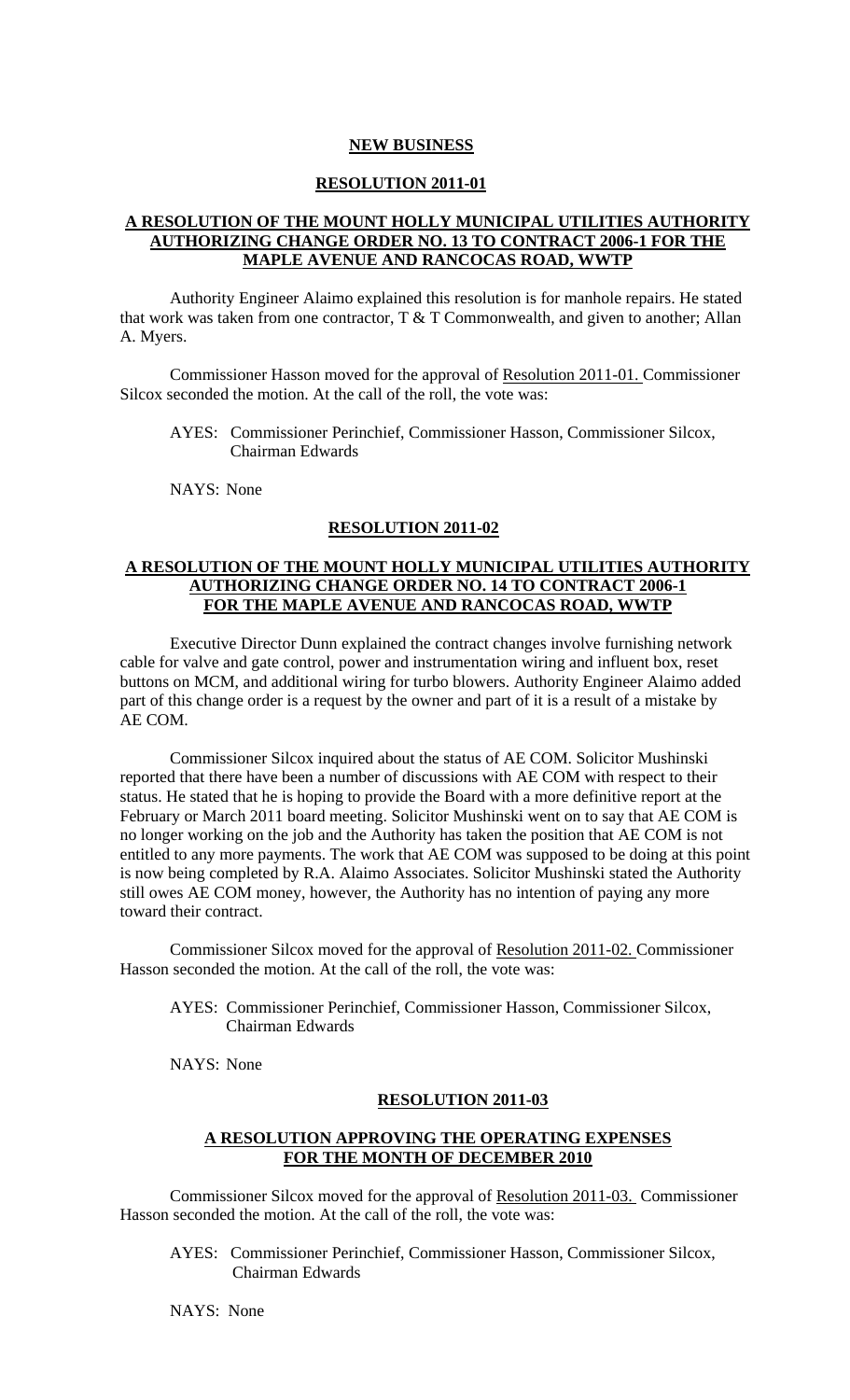#### **RESOLUTION 2011-03A**

## **A RESOLUTION APPROVING THE SEWER REFUNDS FOR THE MONTH OF DECEMBER 2010**

Commissioner Hasson moved for the approval of Resolution 2011-03A Commissioner Silcox seconded the motion. At the call of the roll, the vote was:

AYES: Commissioner Perinchief, Commissioner Hasson, Commissioner Silcox, Chairman Edwards

NAYS: None

#### **RESOLUTION 2011-04**

#### **A RESOLUTION APPROVING THE EXPENDITURES FOR THE MONTH OF DECEMBER 2010 FROM THE ESCROW FUND**

Commissioner Silcox moved for the approval of Resolution 2011-04. Commissioner Hasson seconded the motion. At the call of the roll, the vote was:

AYES: Commissioner Perinchief, Commissioner Hasson, Commissioner Silcox, Chairman Edwards.

NAYS: None

#### **RESOLUTION 2011-05**

### **A RESOLUTION APPROVING THE EXPENDITURES FOR THE MONTH OF DECEMBER 2010 FROM THE IMPROVEMENT AND REPLACEMENT FUND**

Commissioner Hasson moved for the approval of Resolution 2011-05. Commissioner Silcox seconded the motion. At the call of the roll, the vote was:

AYES: Commissioner Perinchief, Commissioner Hasson, Commissioner Silcox, Chairman Edwards.

NAYS: None

#### **RESOLUTION 2011-06**

## **A RESOLUTION APPROVING THE EXPENDITURES FOR THE MONTH OF DECEMBER 2010 FROM THE 2007-2010 PROJECT CONSTRUCTION FUND (PLANT EXPANSION)**

Commissioner Hasson moved for the approval of Resolution 2011-06. Commissioner Silcox seconded the motion. At the call of the roll, the vote was:

AYES: Commissioner Perinchief, Commissioner Hasson, Commissioner Silcox, Chairman Edwards.

NAYS: None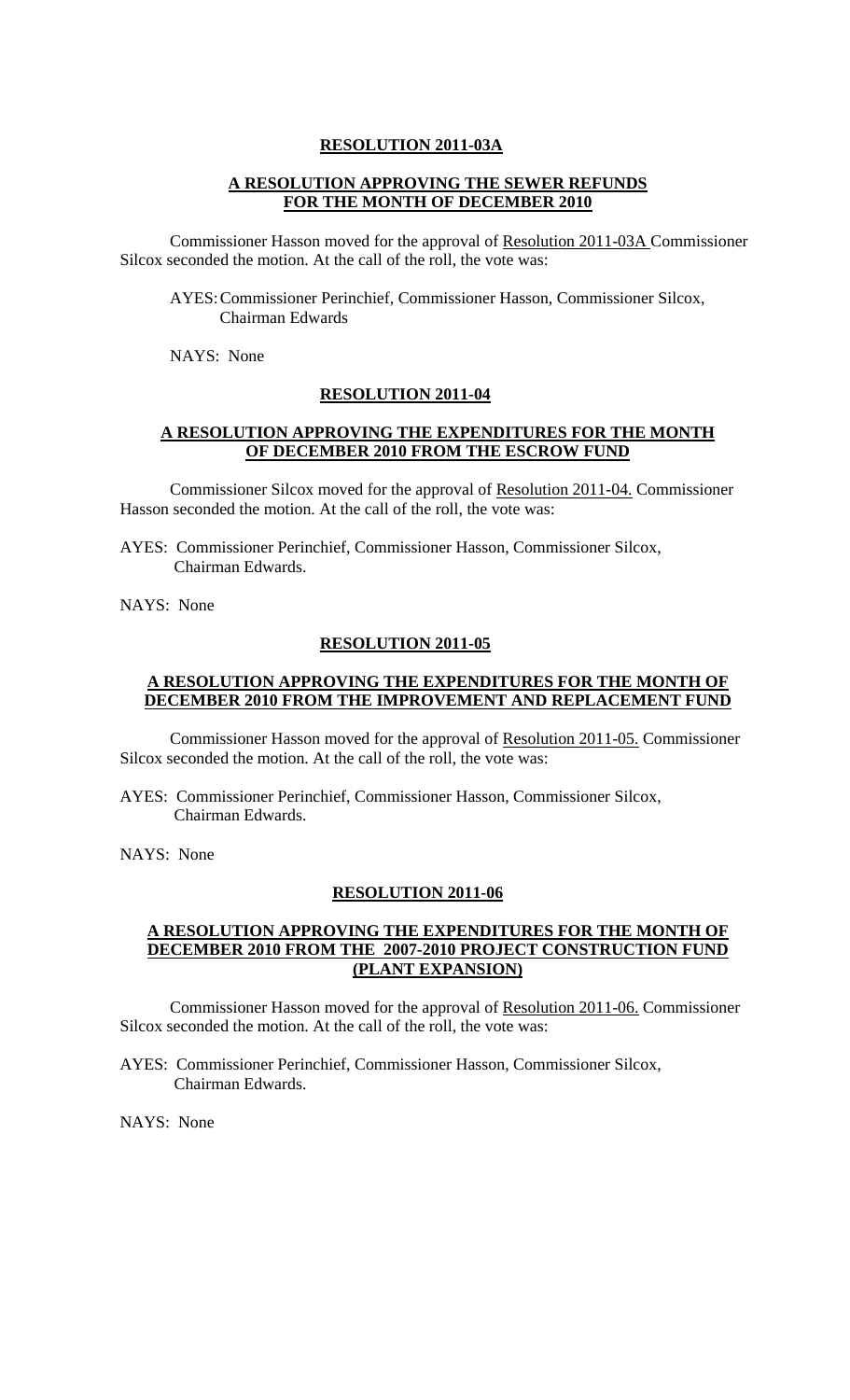### **RESOLUTION 2011-07**

### **A RESOLUTION APPROVING THE EXPENDITURES FOR THE MONTH OF DECEMBER 2010 FROM THE 2007-2010 CONSTRUCTION FUND (EDWARD STREET PUMP STATION)**

Commissioner Silcox moved for the approval of Resolution 2011-07. Commissioner Hasson seconded the motion. At the call of the roll, the vote was:

AYES: Commissioner Perinchief, Commissioner Hasson, Commissioner Silcox, Chairman Edwards.

NAYS: None

#### **COMMUNICATIONS**

 Executive Director Dunn stated there has been some discussion regarding solar power. He reported there has also been solicitation about buying earth without much luck. Executive Director Dunn explained the solar power issue will need to take place after the mountain that has been trimmed down is rearranged.

### **MATTERS TO BE PRESENTED BY THE PUBLIC**

 Mr. Gilbert Santoni of 4 Maple Tree Drive in Westampton brought up an issue he has with his Mount Holly Municipal Utilities Authority bill. He explained that he is requesting a goodwill credit on his account for his second water meter that he has not had read since 2006. Mr. Santoni was advised by the board that he needs to have the meter read as soon as possible. Once that is done, the Authority will do an analysis of the numbers and possibly offer him a good will adjustment.

 Mr. Luis Lopez of 370 S. Martin Avenue in Mt. Holly stated he had filled out an OPRA request in order to get a copy of the December 2010 agenda. He was given a copy as per his request. Mr. Lopez had some questions regarding his water quality and whether or not water lines are part of the Authorities improvement and replacement. The Board members advised him that those issues would have to be addressed with the water company.

## **REPORT OF THE EXECUTIVE DIRECTOR**

 Executive Director Dunn stated there would be two matters for closed session at the end of the meeting.

#### **REPORT OF THE ENGINEER**

The report of the Engineer was received.

## **REPORT OF THE DEPUTY DIRECTOR FOR PLANT OPERATIONS**

 The Report of the Deputy Director for Plant Operations was received. There were no violations and Chairman Edwards noted there was one odor complaint.

## **REPORT OF THE DEPUTY DIRECTOR FOR REGULATORY AFFAIRS**

The Report of the Deputy Director for Regulatory Affairs was received.

#### **REPORT OF THE SOLICITOR**

The Solicitor stated there is a matter for closed session at the end of the meeting.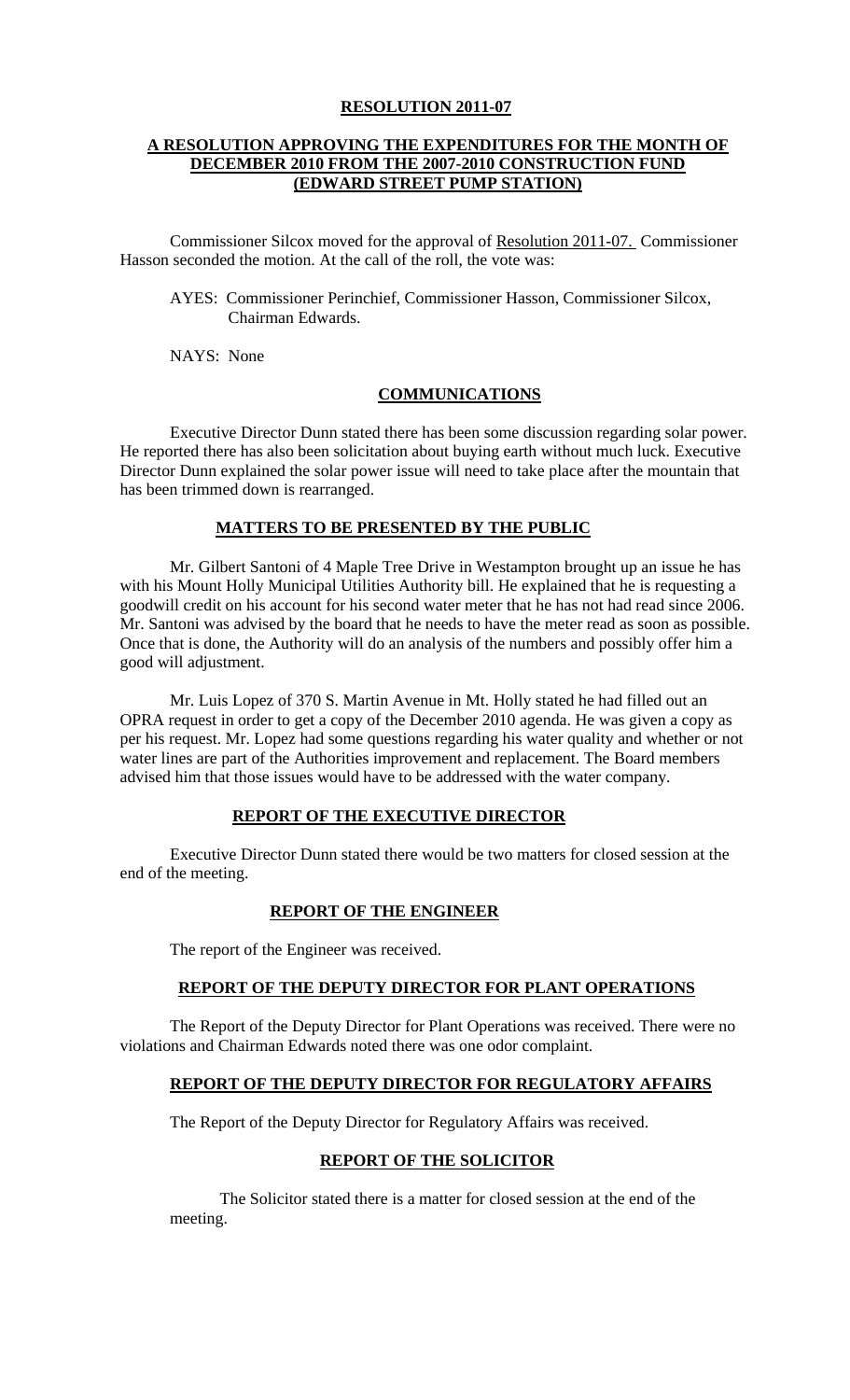## **REPORT OF THE DEPUTY DIRECTOR OF FINANCE AND ADMINISTRATION**

The Report of the Deputy Director of Finance and Administration was received.

## **AUTHORITY STATUS REPORT OF NEW TREATMENT FACILITY**

 The Authority Status Report of the New Treatment Facility was received. Executive Director Dunn reported the new plant is running well. As of yesterday, January 12, 2011, sludge started being taken to the Rancocas Plant and thus far, everything is working as it should. The communication system and record of different actions through operations of the plant are also doing well. Executive Director Dunn stated so far the Authority has been successful in transporting 12,000 gallons of sludge every eight hours from the new plant to the old plant. He stated the cold weather has created a few small glitches. He reported some additional heating and insulation will have to be done.

## **OTHER NEW BUSINESS**

There was no other new business.

## **MATTERS TO BE PRESENTED BY THE COMMISSIONERS**

There were no further matters to be presented by the commissioners.

## **EXECUTIVE SESSION**

 Commissioner Hasson moved for the approval of Resolution 2011-08. Commissioner Silcox seconded the motion.

 At 4:57 PM the Authority Commissioners retired to Executive Session for a discussion involving personnel and contract negotiations.

## **RESOLUTION 2011-8**

### **AUTHORIZING EXECUTIVE SESSION OF THE MOUNT HOLLY MUNICIPAL UTILITIES AUTHORITY FOR THE PURPOSE OF DISCUSSION OF PERSONNEL AND CONTRACT MATTERS**

**WHEREAS**, N.J.S.A. 10:4-12 allows for a Public Body to go into closed session during a Public Meeting; and

**WHEREAS**, the Mount Holly Municipal Utilities Authority has deemed it necessary to go into closed session to discuss certain matters which are exempted from public discussion; and

**WHEREAS**, the regular meeting of this Authority will reconvene following closed session;

**NOW, THEREFORE, BE IT RESOLVED** that the Mount Holly Township Municipal Utilities Authority will go into closed session for the following reasons as outlined in N.J.S.A. 10:4-12:

Discussions of personnel matters involving the terms and conditions of employment and salaries of certain employees of the Authority and discussions concerning potential contract modifications with A.H. Meyers for additional work at the Lumberton facility.

**BE IT FURTHER RESOLVED** that the Authority hereby declares that its discussion of the aforementioned subject may be made public at a time when the Authority Attorney advises the Authority that the disclosure of the discussion will not detrimentally affect any right, interest or duty of the Authority or any other entity with respect to said discussion.